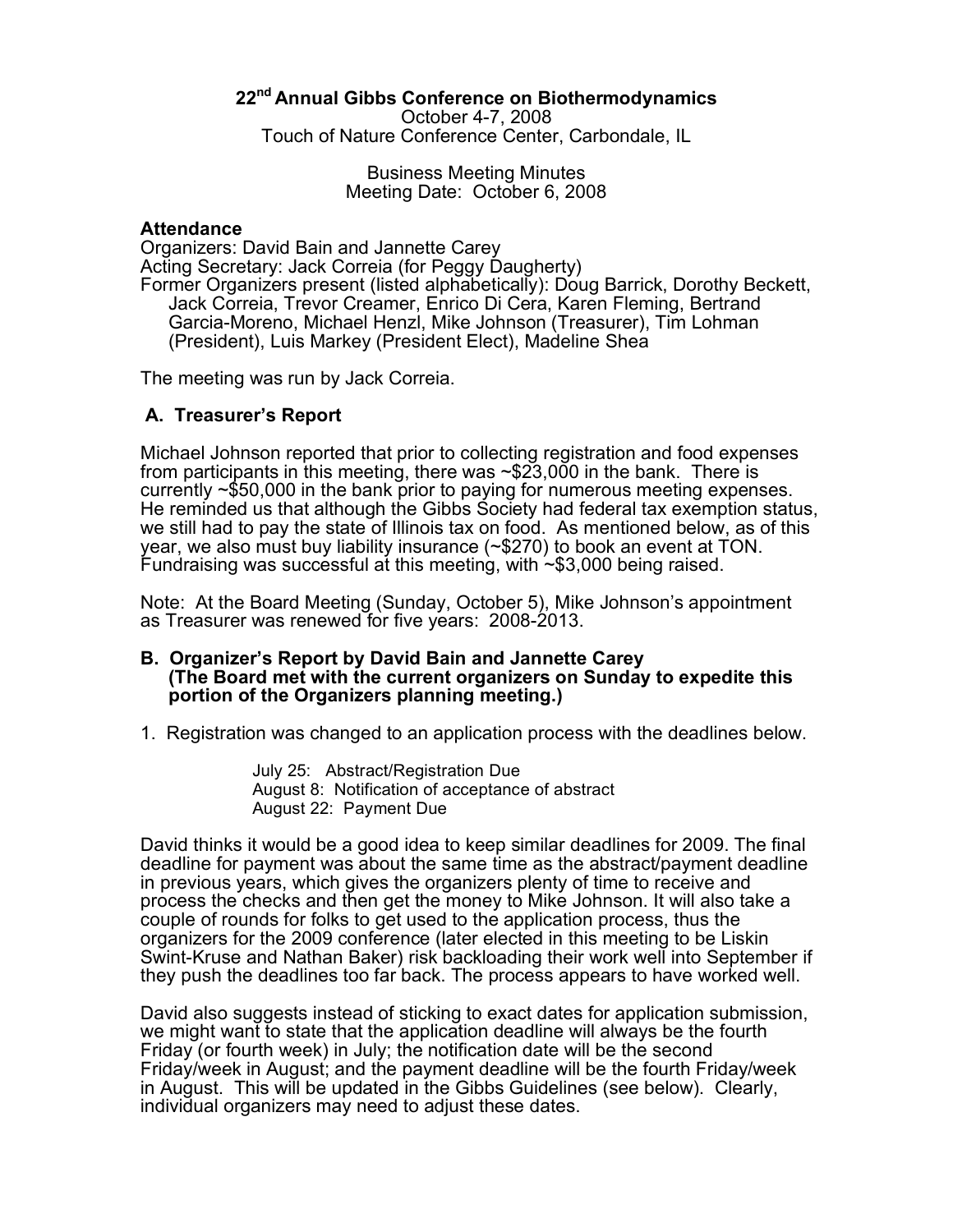We also discussed investigating an online application process to facilitate registration. When Rohit Pappu (Washington Univ.) was a co-organizer of the 2006 conference, he arranged for this via a Wash. U. website. One of the new organizers (Nathan Baker) knows the individual responsible for the 2006 online process, Michael suggests we discuss its implementation with Nathan and Rohit.

2. The cap on the meeting size was effectively impacted (dropping from 213 registrants in 2007 to 174 in 2008) and will be continued. The number of attendees was actually lower (~165) due to the impact of hurricane Ike on Galveston and our UTMB colleagues. The Board of Directors and the Organizers will continue to communicate about this cap for each meeting. None of the organizers present felt the request to limit the number of attendees from each lab was a problem. At the Business Meeting in 2007, we suggested that the poster sessions be expanded to include the use of space in the dining hall, along with strategically placing the bar to encourage flow to that space (if weather permits the bar can be placed outside). None of this was done but the poster sessions were more manageable, probably due to the low numbers attending.

3. Liability Insurance (~\$270) is now required by SIU for any group using the Touch of Nature Conference center, and will be in the future. Contact information will be added to the Organizers Manual. Swimming or canoeing now requires prearrangement and payment for life guards and instructors and should be made in advance of the meeting. Maybe a head count can be requested through the registration form.

Mike Johnson noted that the Gibbs Bank Account has a "debit card" that operates like a Visa Card and may be used by Organizers to facilitate payment of fees (such as the Insurance or the cost of copying the program book) that occur during the preparations for the meeting.

4. The cost of printing the program guide (\$1800 this year) was raised again as a concern. It was suggested we charge students \$10-\$15 to recover costs. There were a few objections since the goal of the meeting is to encourage student attendance and participation. An attendance count finds there were 91 Students, 17 postdocs, 58 Faculty and 8 "Other". 91\*\$15 = \$1365 which divided by 58 = \$23.53. Thus we suggest to raise PI registration from \$60 to **\$85** to cover an equivalent amount we would get from students@ \$15 per. (Note 58 \*  $$40 = $2320.$ 

5. At the suggestion of Wayne Bolen and Jim Lee, the Board voted to establish an Ackers Lecture to replace one of the Keynote lectures. The Board in consultation with Wayne Bolen, Jim Lee and the organizers will choose the speaker. The current plan is to cover food, registration and local expenses for the speaker.

6. Jannette was applauded for arranging catering of the coffee breaks in the Indian Lodge via an off-site outfit. They provided multiple dispensers, and better coffee. The lines moved quickly and attendees had a chance to mingle more.

7. Audiovisual issues: For the meeting next year, Rohit Pappu has offered to lend an 8-jack video port so that each speaker can plug in a laptop and switch easily between them. The wireless microphones were not working this year – it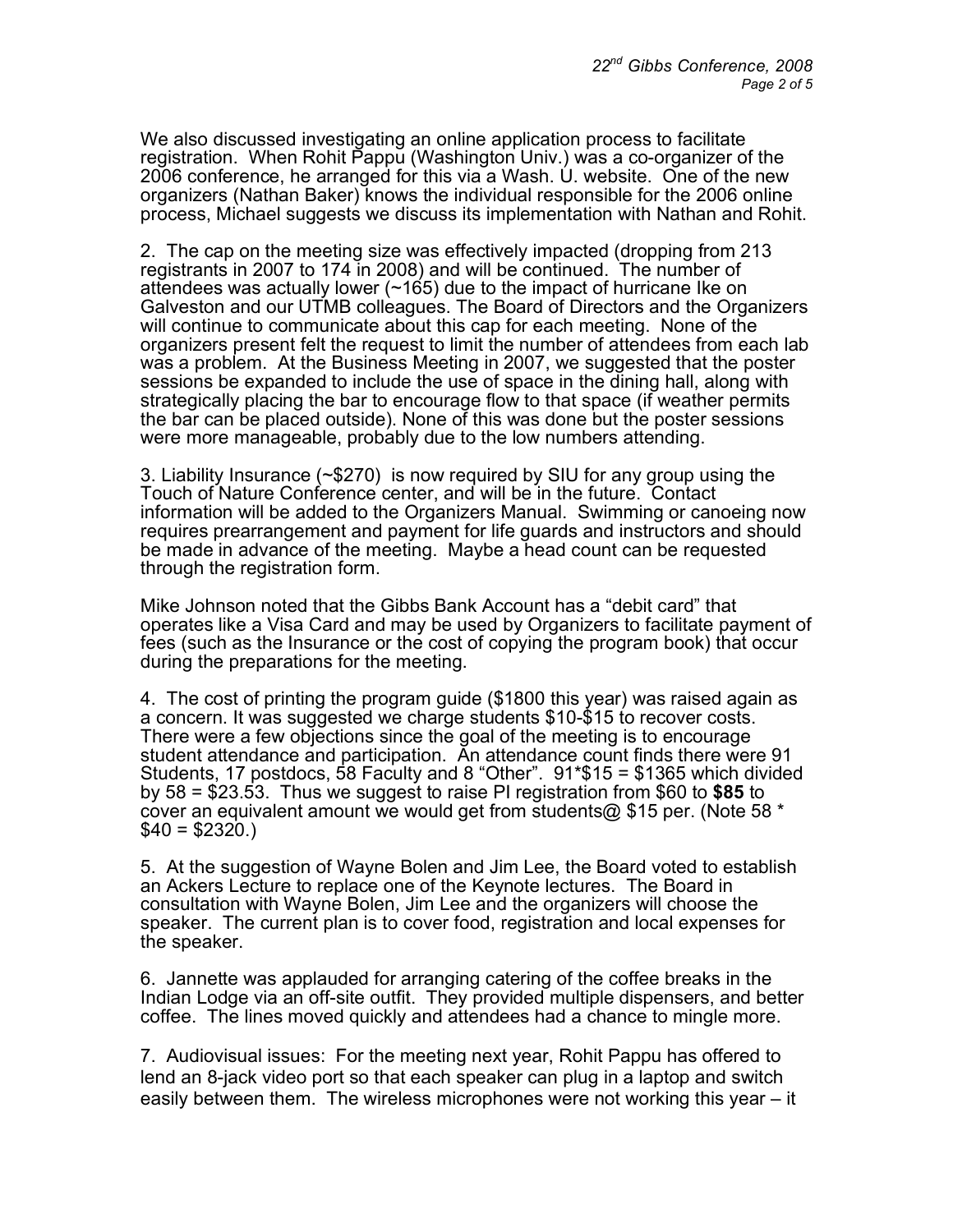seemed that getting batteries was a rate-limiting component in their performance. Wireless Internet connections were alive and well, though.

### **8. Points below are from the Minutes in 2007 and were not implemented this year. If we want to encourage those things in the future then we need to make sure that they are noted in the new Organizers Guide. Lack of implementation is in part related to the issue of oversight by the Board.**

- a. In 2007 we suggested that a specific solicitation be sent to advisors to recommend well prepared student and postdoc speakers by email.
- b. In 2007, it was suggested that there be no cap on the length of time allowed for questions after a presentation – in fact, it should be emphasized to student moderators that although there is a set time limit for talks, the Q&A time is unlimited."

# **C. Election of President-Elect**

The Society voted to elect Bertrand Garcia-Moreno, Johns Hopkins University.

# **D. Election of Organizers for the 2009 meeting.**

Liskin Swint-Kruse (lswint-kruse@kumc.edu) and Nathan Baker (baker@biochem.wustl.edu) were elected to be organizers for the  $23<sup>rd</sup>$  annual conference tentatively to be held Oct  $3<sup>rd</sup> - 6<sup>th</sup>$ , 2009.

# **E. Miscellaneous items**

1. David Bain and Madeline Shea will update and organize the infamous "Organizer's Guide". A major goal of the Board of Directors continues to be to better facilitate and communicate changes in meeting structure that occur as the meeting evolves. Organizers should view the Board as their advisory committee during the planning of the meeting, and consult them with a draft program for feedback.

### 2. For future program books:

Please correct spelling mistake under 16<sup>th</sup> Gibbs Keynote: Biltonen, not Biltonin.

3. Plans are being made to organize a Special Edition of *Biophysical Chemistry* for the 25th Gibbs Conference (to be held in 2011). Enrico Di Cera supports this idea with the understanding that we will start at the  $23<sup>rd</sup>$  meeting with an announcement for papers due coming out between the 23 $^{\rm rd}$  and 24 $^{\rm th}$  meeting and a hard deadline complete with a serious review process should be early enough that a final printed copy of the issue is available at the  $25<sup>th</sup>$  meeting.

Details with be discussed by the Board in the next 12 months and plans will be finalized at the 23rd Gibbs conference. The selection of Editors and solicitation of authors (should this be limited to regulars) are the main items to be discussed.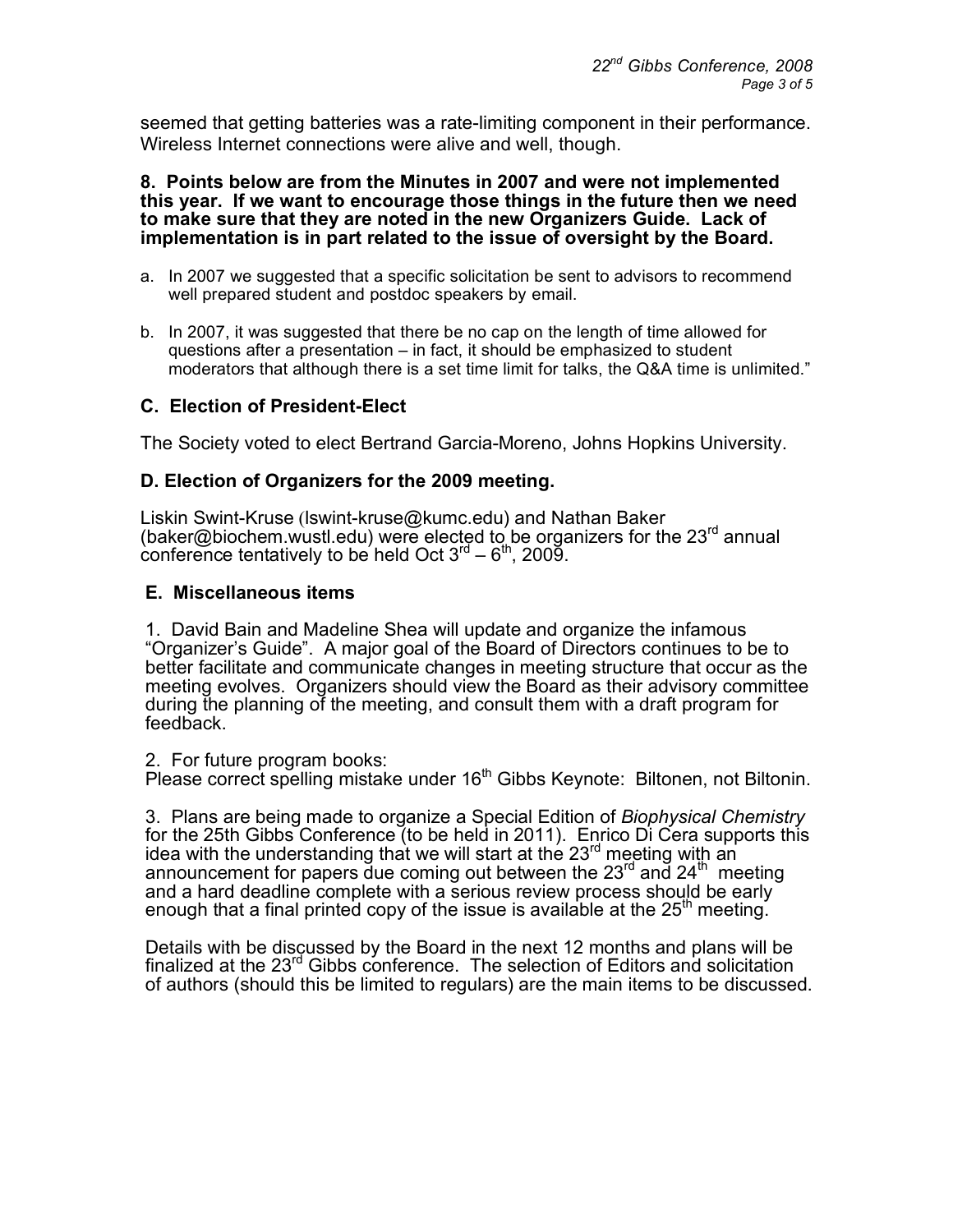### 22nd Annual Gibbs Conference on Biothermodynamics October 4 - 7, 2008 Call for applications and abstracts

The 22nd Annual Gibbs Conference on Biothermodynamics will be held October 4 - 7, 2008 at The Touch of Nature Environmental Center at Southern Illinois University, Carbondale, Illinois. Highlights include:

#### • Keynote speakers

Dorothy Beckett, University of Maryland Ken Dill, University of California, San Francisco

#### · Scientific sessions

Dynamics and allostery Macromolecular stability Nucleic acid structure and function Protein folding Macromolecular assemblies and interactions

#### · Invited speakers (confirmed)

Enrico Di Cera Christopher Fischer Bertrand Garcia-Moreno Vincent Hilser Juliette Lecomte Ruth Nussinov

George Rose Donald Senear Walter Stafford Liskin Swint-Kruse Olke Uhlenbeck Yujia Xu

• Additional speakers will be chosen from abstracts submitted by graduate students and postdoctoral fellows

The Gibbs Conference has been oversubscribed in recent years. Therefore, the Board of Directors has instituted a new application process with the following deadlines:

Due July 25 - Submission of Applications with Abstracts By August 8 - Notification of Abstract Acceptance Due August 22 - Payment by Check for Registration and Board

Size restrictions may limit the number of participants from individual laboratories. Pls are asked to consider this when selecting trainees to submit applications and abstracts.

The application process and abstract instructions are described on the conference website (http://www.uchsc.edu/sop/Gibbs2008/index.html).

We look forward seeing you at the 22nd Annual Gibbs conference! David Bain and Jannette Carey, organizers